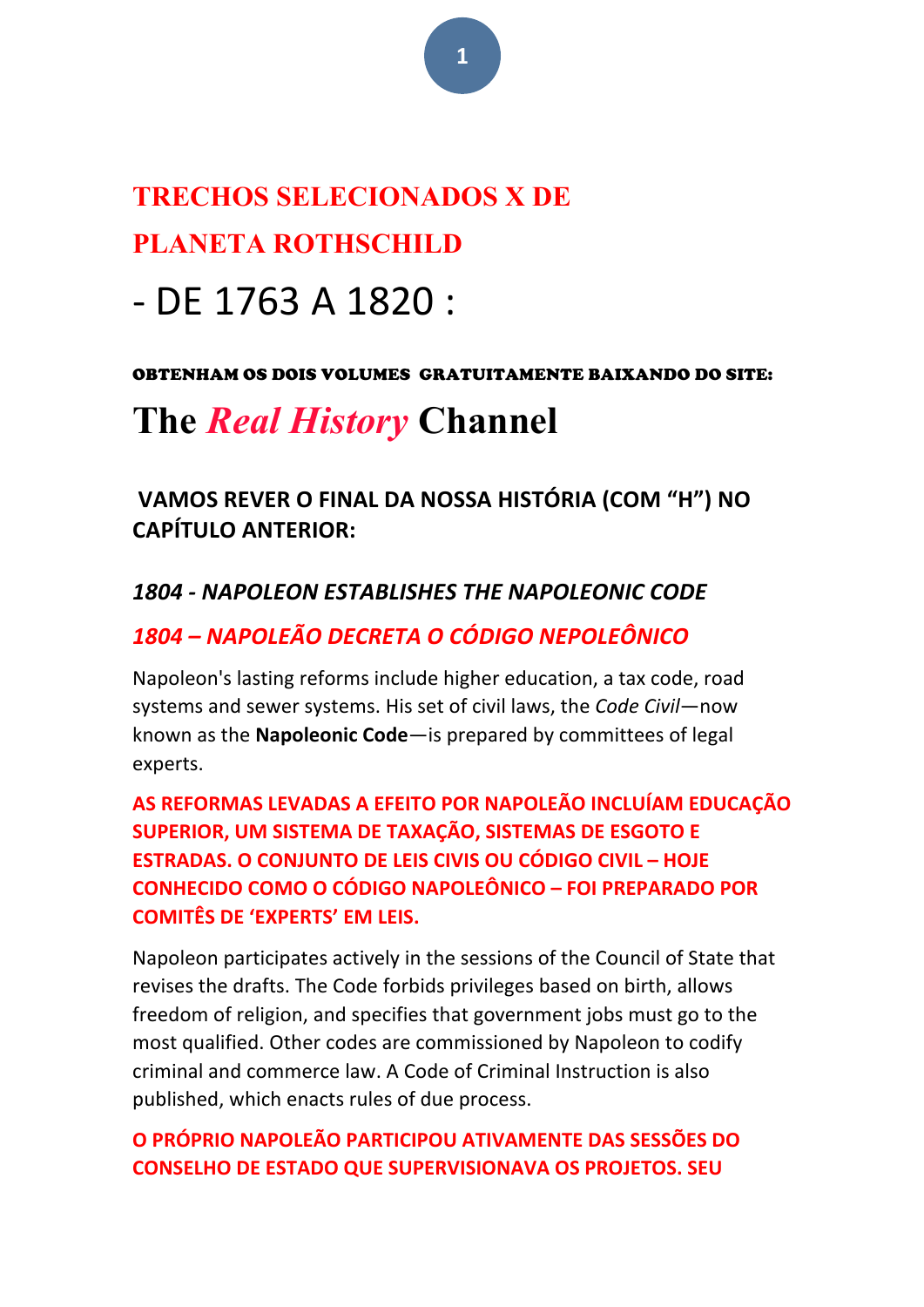**CÓDIGO PROIBIA PRIVILÉGIOS BASEADOS NO NASCIMENTO, CONCEDIA LIBERDADE RELIGIOSA, E ESPECIFICAVA QUE OS CARGOS DO GOVERNO SERIAM OCUPADOS PELOS MAIS QUALIFICADOS. OUTROS CÓDIGOS TAMBÉM FORAM DECRETADOS POR NAPOLEÃO PARA REGULAMENTAR PROCESSOS CRIMINAIS E ATIVIDADES COMERCIAIS. UM CÓDIGO DE INSTRUÇÃO CRIMINAL FOI PUBLICADO, O QUAL PROMULGAVA REGRAS PROCESSUAIS.**

The Code will be accepted throughout much of Europe and remain in force even after Napoleon's eventual defeat. It is a revolutionary idea that spurs the development of the middle class by extending the right to own property. Napoleon also reorganizes what had been the Holy Roman Empire, made up of more than a thousand entities, into a streamlined 40state Confederation of the Rhine. This confederation will provide the basis for the German Confederation and the unification of Germany in 1871.

**ESTE CÓDIGO FOI ADOTADO MUITO ALÉM DAS FRONTEIRAS DA EUROPA, E PERMANECE ATUALMENTE, MESMO NAPOLEÃO TENDO SIDO DERROTADO. CONTÉM A IDEIA REVOLUCIONÁRIA DE ESTIMULAR O DESENVOLVIMENTO DA CLASSE MÉDIA, CONCEDENDO A ELA O DIREITO À PROPRIEDADE PRIVADA. NAPOLEÃO AINDA ORGANIZOU O CHAMADO "SACRO IMPÉRIO ROMANO-GERMÂNICO", O QUAL TINHA MAIS DE MIL ENTIDADES, REDUZINDO-O À SIMPLIFICAÇÃO DE 40 ESTADOS, QUE FORMARAM A "CONFEDERAÇÃO DO RENO". ESTA CONFEDERAÇÃO** SERIA A BASE DA CONFEDERAÇÃO ALEMÃ E POSSIBILITARIA A **UNIFICAÇÃO DA ALEMANHA EM 1871.**



The Napoleonic Code sought to eliminate undeserved privileges and *establish true justice.*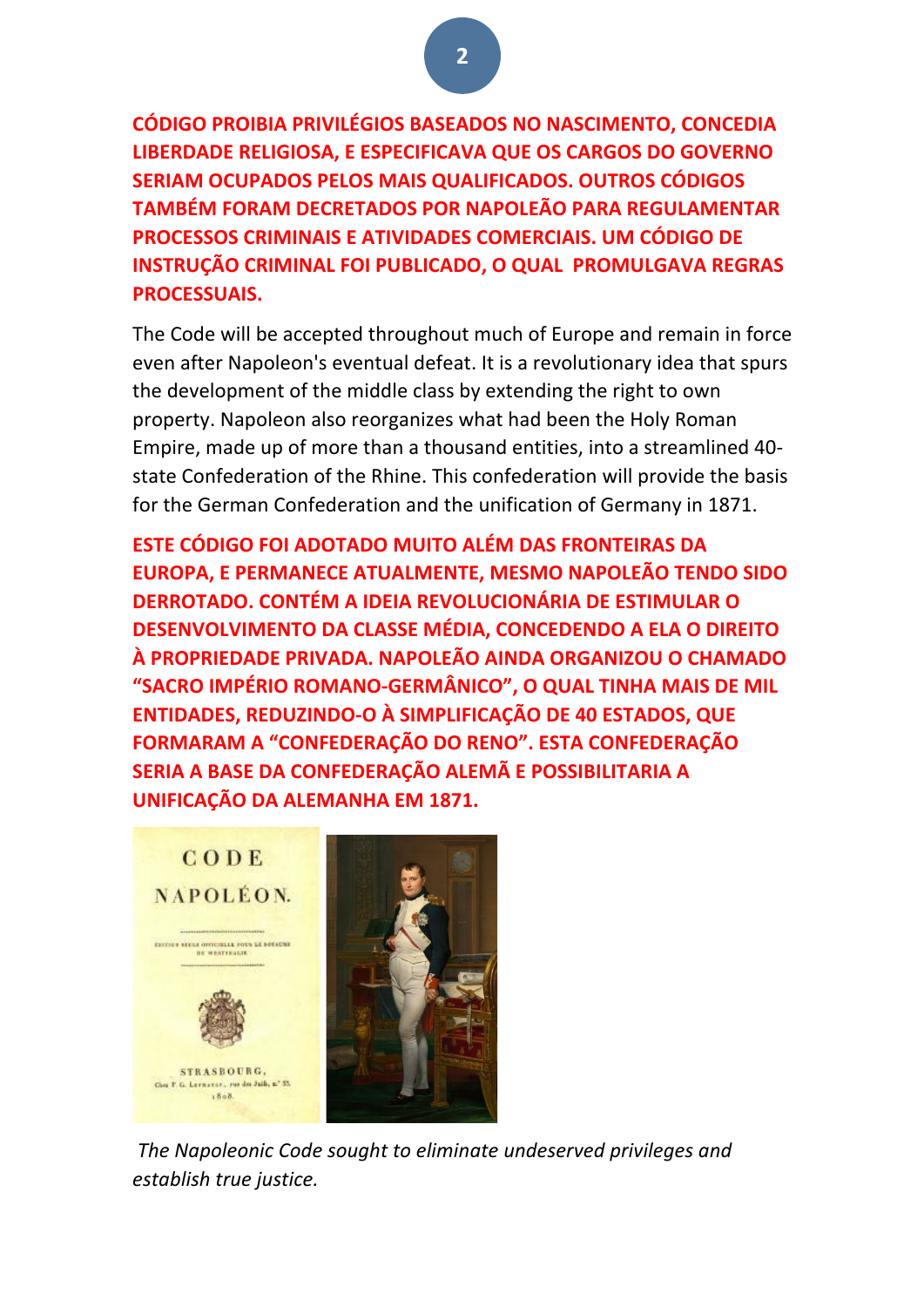**O Código Napoleônico procurou eliminar privilégios imerecidos e estabelecer a verdadeira justiça.**

**E VAMOS CONTINUAR :** 

*1804 GENOCIDE IN HAITI: 'BLACK JACOBINS' MASSACRE ALL REMAINING FRENCH WHITES*

*1804 – O GENOCÍDIO NO HAITI: OS "JACOBINOS NEGROS"*  **MASSACRAM TODOS OS REMANESCENTES BRANCOS** *FRANCESES.*

In 1791, the French Revolution in Europe had also inspired a Revolution in the French Caribbean colony of Haiti. The after-effect of the 13 year conflict will ruin Haiti, which remains an unhappy land to this day. The Revolution begins as a slave uprising but eventually degenerates into a genocidal race war targeting French settlers in Haiti  $-$  including many who are opposed to slavery and friendly toward the Blacks.

**EM 1791, A REVOLUÇÃO FRANCESA NA EUROPA ISPIROU UMA REVOLUÇÃO NA COLÔNIA CARIBENHA FRANCESA DO HAITI. O EFEITO POSTERIOR DESTE CONFLITO DE 13 ANOS ARRUINARIA O HAITI, O QUAL PERMANECE UM PAÍS INFELIZ ATÉ HOJE. A REVOLUÇÃO COMEÇOU COM UM LEVANTE DE ESCRAVOS E DEGENEROU EVENTUALMENTE EM UMA GUERRA RACIAL GENOCIDA CUJO ALVO ERAM OS COLONOS FRANCESES DO HAITI – INCLUINDO MUITOS QUE ERAM CONTRA A ESCRAVIDÃO E TRATAVAM OS NEGROS HAITIANOS COM BONDADE.** 

Even after slavery had been abolished, radical elements of the Haitian Revolution continue to incite racial hatred toward the innocent Whites who were far outnumbered by the Blacks and Mulattos. In 1802, a notorious killer named Jean-Jacques Dessalines takes over Haiti by betraying his more reasonable, and actually pro-French, Black predecessor, **Toussaint L'ouverture.**

**MESMO DEPOIS QUE A ESCRAVIDÃO TINHA SIDO ABOLIDA, ELEMENTOS RADICAIS DA REVOLUÇÃO HAITIANA - OS NEGROS E MULATOS -CONTINUARAM A INCITAR O ÓDIO RACIAL CONTRA OS BRANCOS INOCENTES QUE ERAM MUITÍSSIMO MENORES EM NÚMERO. EM 1802. UM ASSASSINO FAMOSO CHAMADO JEAN-JACQUES DESSALINES**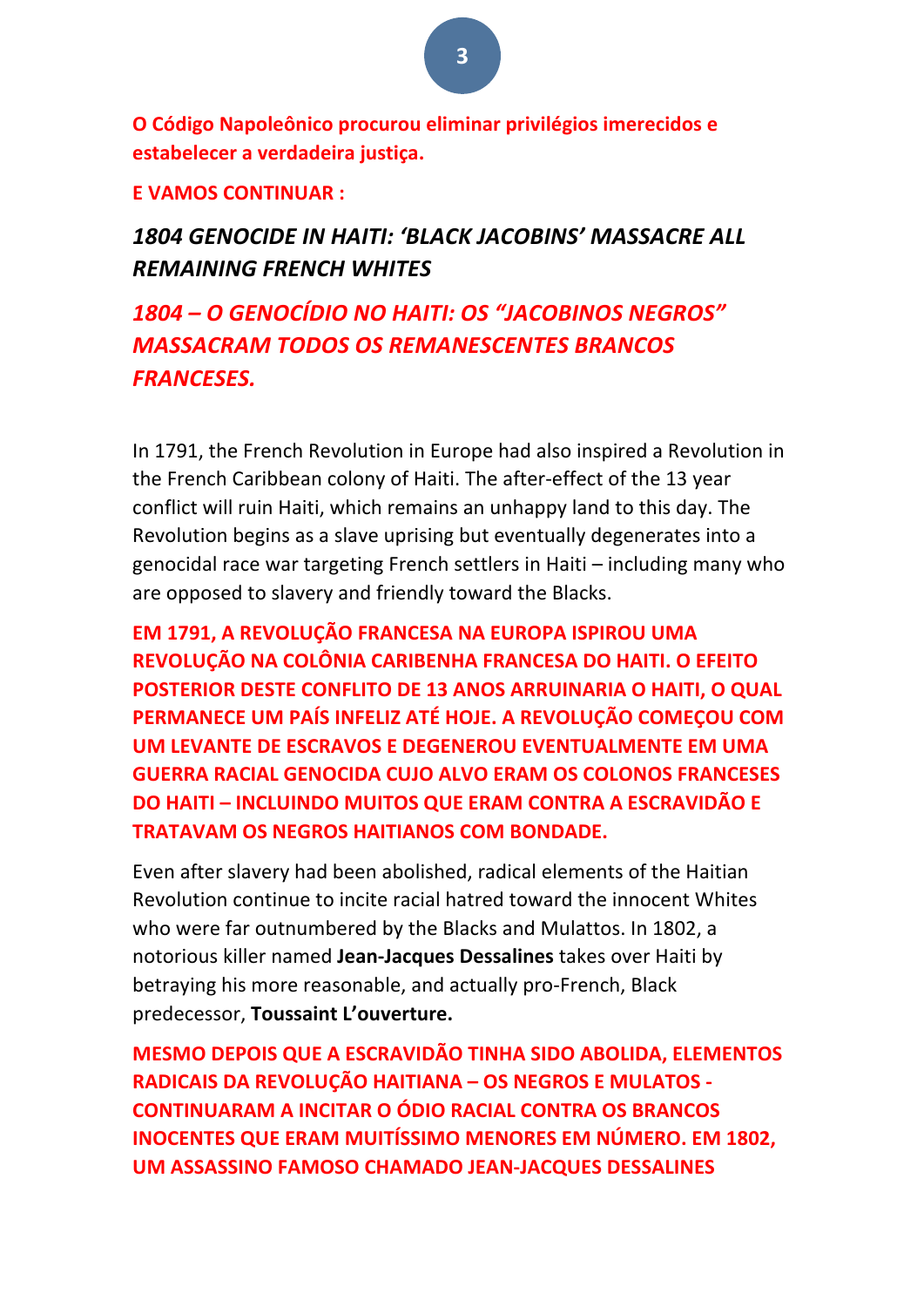**TOMOU O HAITI DANDO UM GOLPE TRAIÇOEIRO NO SEU PREDECESSOR NEGRO PRÓ-FRANCESES TOUSSAINT L'OUVERTURE QUE GOVERNAVA COM EQUILÍBRIO.**



**Jean Jacques Dessalines, president and then emperor of Haiti JEAN JACQUES DESSALINES, PRESIDENTE E DEPOIS IMPERADOR DO HAITI**

Napoleon had previously sent troops to retake Haiti, but as many as 40,000 died of Yellow Fever. Now, pre-occupied with European Wars, there is little he can do to save the Whites of Haiti. The smart Whites get out, but many of the "bleeding heart liberal" types refuse to see the danger of being such a small minority under Black Jacobin rule.

**NAPOLEÃO HAVIA MANDADO SUAS TROPAS PARA RECONQUISTAR O HAITI, PORÉM CERCA DE 40 MIL DELES MORRERAM DE FEBRE AMARELA. ENTÃO, PREOCUPADO COM AS GUERRAS NA EUROPA, NÃO HAVIA MUITO O QUE O IMPERADOR PUDESSE FAZER PARA SALVAR OS FRANCESES BRANCOS DO HAITI. OS MAIS PRUDENTES FUGIRAM, PORÉM MUITOS DOS QUE TINHAM "UM CORAÇÃO COM SANGUE LIBERAL" RECUSARAM-SE A ENXERGAR O PERIGO DE VIVER SOB O DOMÍNIO MAJORITÁRIO DOS JACOBINOS NEGROS.** 

In 1804, Dessalines orders the genocidal massacre of the remaining White population of Haiti. His secretary Boisrong-Tonnere declares: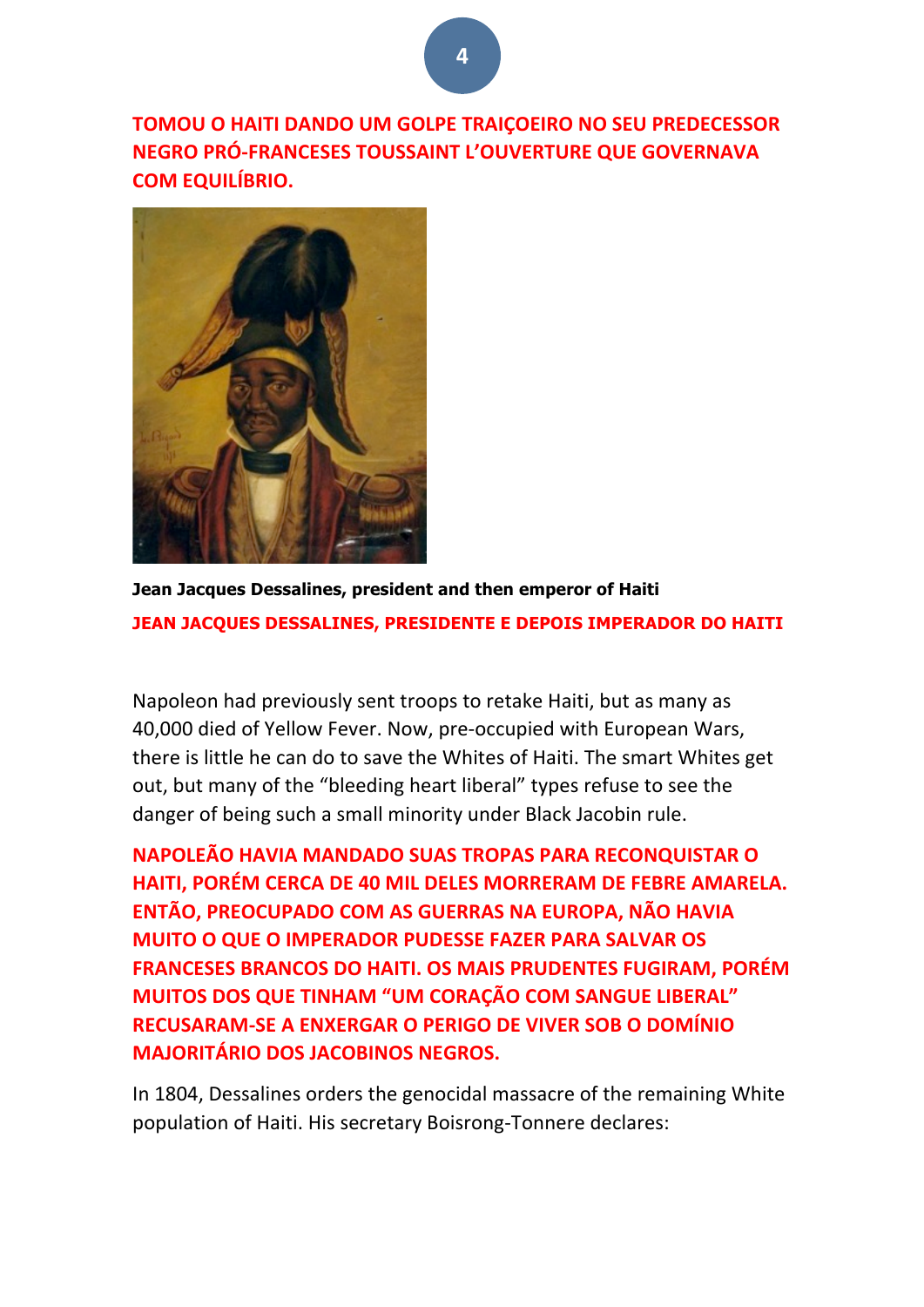#### **EM 1804, DESSALINES ORDENOU O MASSACRE GENOCIDA DA POPULAÇÃO BRANCA REMANESCENTE NO HAITI. SEU SECRETÁRIO, BOISRONG-TONNERE, DECLAROU:**

*"For our declaration of independence, we should have the skin of a white man for parchment, his skull for an inkwell, his blood for ink, and a* bayonet for a pen!"

## *"PARA ESCREVER NOSSA DECLARAÇÃO DE INDEPENDÊNCIA, NÓS DEVEMOS TER A PELE DOS BRANCOS COMO PERGAMINHO; SEU CRÂNIO*  **POR TINTEIRO; SEU SANGUE COMO TINTA E A BAIONETA POR CANETA!"**

Squads of Black soldiers move from house to house, killing entire families. The weapons used are silent ones; such as knives and bayonets rather than gunfire. This is so that the killing can be done more quietly, thus giving no loud gunfire warning to other intended victims. Killings take place on the streets. Plundering and rape also occur. White children are beaten and stabbed to death; and white women are raped and pushed into forced marriages under threat of death.

**ESQUADRÕES DE SOLDADOS NEGROS ENTRARAM DE CASA EM CASA, MATANDO FAMÍLIAS INTEIRAS. AS ARMAS QUE USAVAM ERAM SILENCIOSAS; ERAM FACAS E BAIONETAS, EM VEZ DE ARMAS DE FOGO. POR ESTE MOTIVO A CARNIFICINA PÔDE SER FEITA SILENCIOSAMENTE, SEM ALERTAR AS FUTURAS VÍTIMAS PELO BARULHO DOS FUZIS. OS ASSASSINATOS TAMBÉM FORAM FEITOS NAS RUAS. TAMBÉM OCORRERAM PILHAGENS E ESTUPROS. AS CRIANCAS BRANCAS FORAM ESPANCADAS E APUNHALADAS ATÉ MORREREM; E AS MULHERES BRANCAS FORAM ESTUPRADAS OU FORÇADAS A SE CASAREM PARA NÃO MORRER.**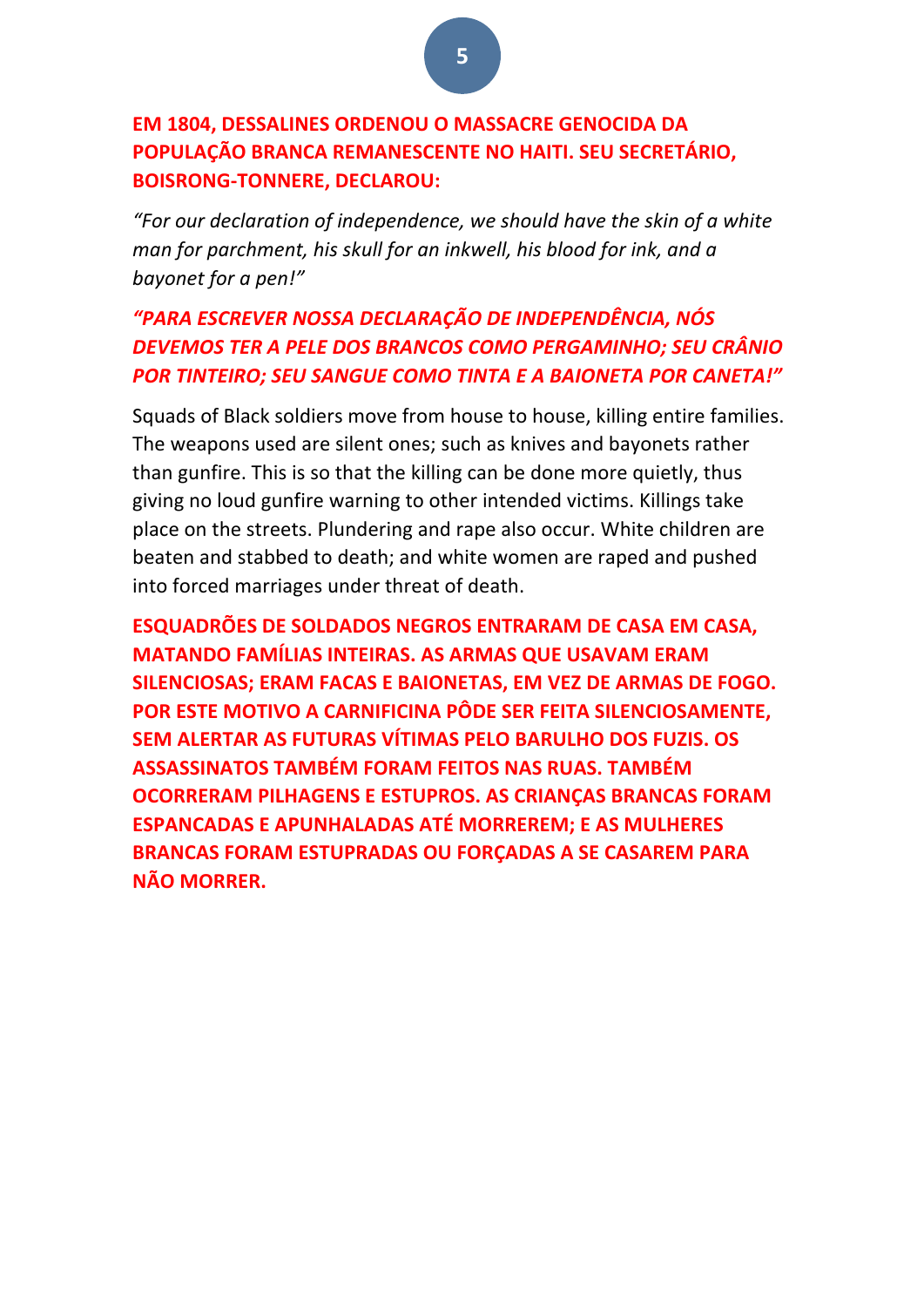

Under orders from Dessalines, the "Black Jacobins" of Haiti carried out the first open manifestation of the New World Order's 'War on Whites'.

#### **SOB AS ORDENS DE DESSALINES, OS "JACOBINOS NEGROS" DO HAITI** *EFETUARAM A PRIMEIRA MANIFESTAÇÃO CLARA DO QUE É A NOVA*  **ORDEM MUNDIAL COM A SUA "GUERRA AOS BRANCOS".**

To flush out Whites who went into hiding, the monster Dessalines proclaims an amnesty for all Whites. When the terrified Whites resurface, they too are murdered. One of the most diabolical of the massacre participants is **Jean Zombi**, a mulatto known for his brutality. **PARA ENVERGONHAR OS BRANCOS QUE TENTAVAM FUGIR, O MONSTRO DESSALINES PROCLAMOU UMA ANISTIA A TODOS OS BRANCOS. MAS QUANDO AS VÍTIMAS BRANCAS APARECERAM À LUZ DO DIA, FORAM TAMBÉM MORTAS. UM DOS MAIS DIABÓLICOS PARTICIPANTES DO MASSACRE FOI JEAN ZOMBI, UM MULATO CONHECIDO POR SUA BRUTALIDADE.**

One account describes how Zombi stops a White man on the street, strips him naked, and takes him to the stairs of the Presidential Palace where he kills him with a dagger as Dessalines watches. In the Haitian 'Voodoo' cult tradition, the figure of Jean Zombi is the prototype for the "zombie". **UM RELATO DESCREVE COMO ZOMBI PAROU UM HOMEM BRANCO NA RUA, RETALHOU-O DEPOIS DE DESNUDÁ-LO E O LEVOU ATÉ AS ESCADAS DO PALÁCIO PRESIDENCIAL, ONDE O MATOU COM UM PUNHAL SOB O**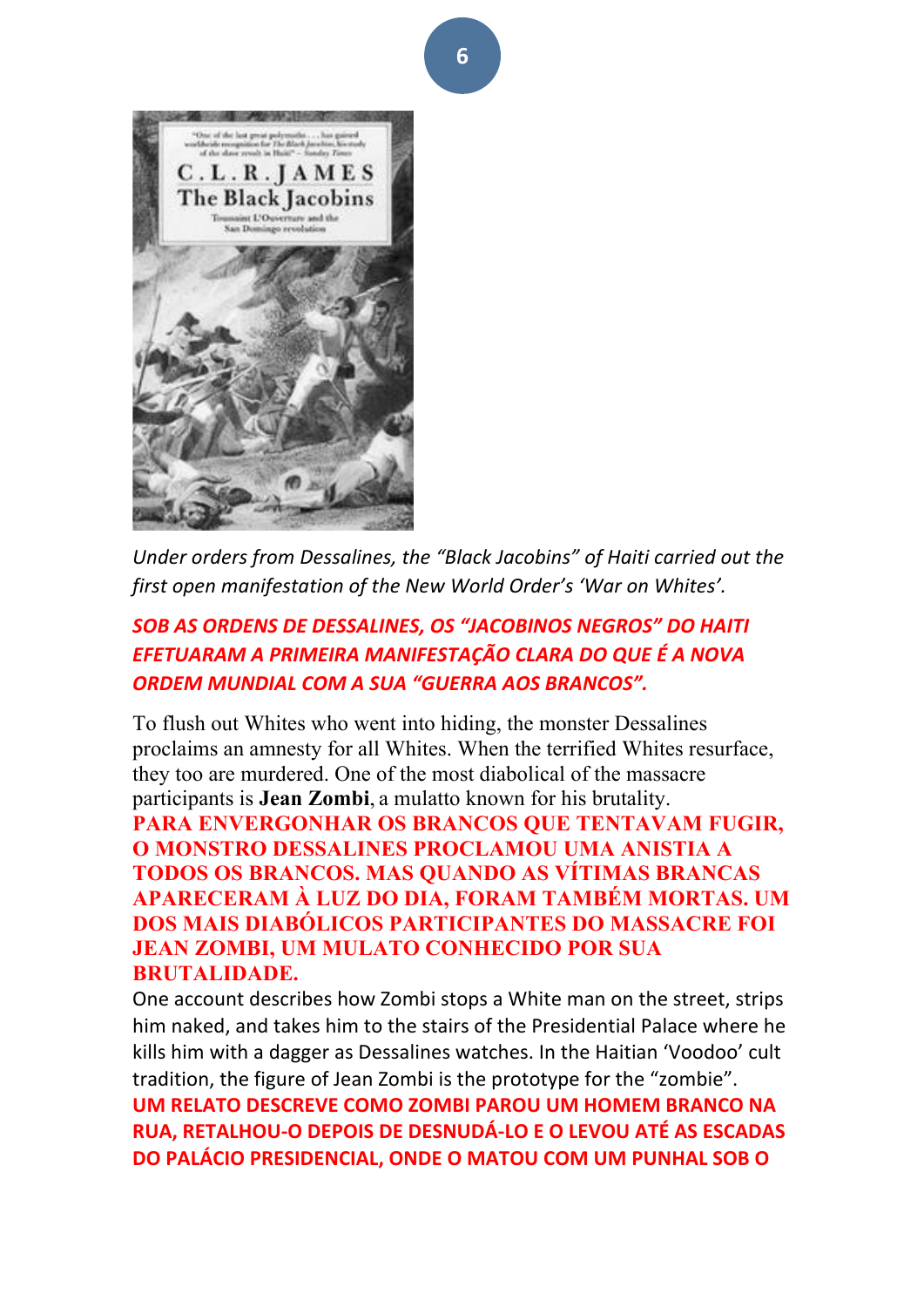#### **OLHAR DE DESSALINES. NO CULTO TRADICIONAL HAITIANO CHAMADO "VODU", A FIGURA DE JEAN ZOMBI É O PROTÓTIPO DO "ZUMBI".**

The massacre results in the deaths of between 4,000 to 5,000 people of all ages and genders. But because the victims were White and the perpetrators were Black Jacobins, the historians who serve The New **World Order** have forgotten them.

**O MASSACRE DEIXOU UM SALDO DE MORTOS DE CERCA DE 4 A 5 MIL PESSOAS DE TODAS AS IDADES E GÊNERO. PORÉM, DEVIDO AO FATO DE AS VÍTIMAS SEREM BRANCAS E OS ASSASSINOS SEREM NEGROS JACOBINOS, OS HISTORIADORES A SERVIÇO DA NOVA ORDEM MUNDIAL, NÃO RELATAM ESTE EPISÓDIO.** 



*Because of the Yellow Fever outbreak which had devastated his Caribbean forces, Napoleon is unable to save the French of Haiti. DEVIDO À EPIDEMIA DE FEBRE AMARELA, A QUAL DEVASTOU SUAS FORÇAS MILITARES NO CARIBE, NAPLEÃO NÃO FOI CAPAZ DE SALVAR OS FRANCESES RESIDENTES NO HAITI.*

DECEMBER, 1804 NAPOLEON IS CROWNED EMPEROR BY POPE *PIUS VII*

*DEZEMBRO DE 1804 – NAPOLEÃO É COROADO IMPERADOR PELO PAPA PIO VII*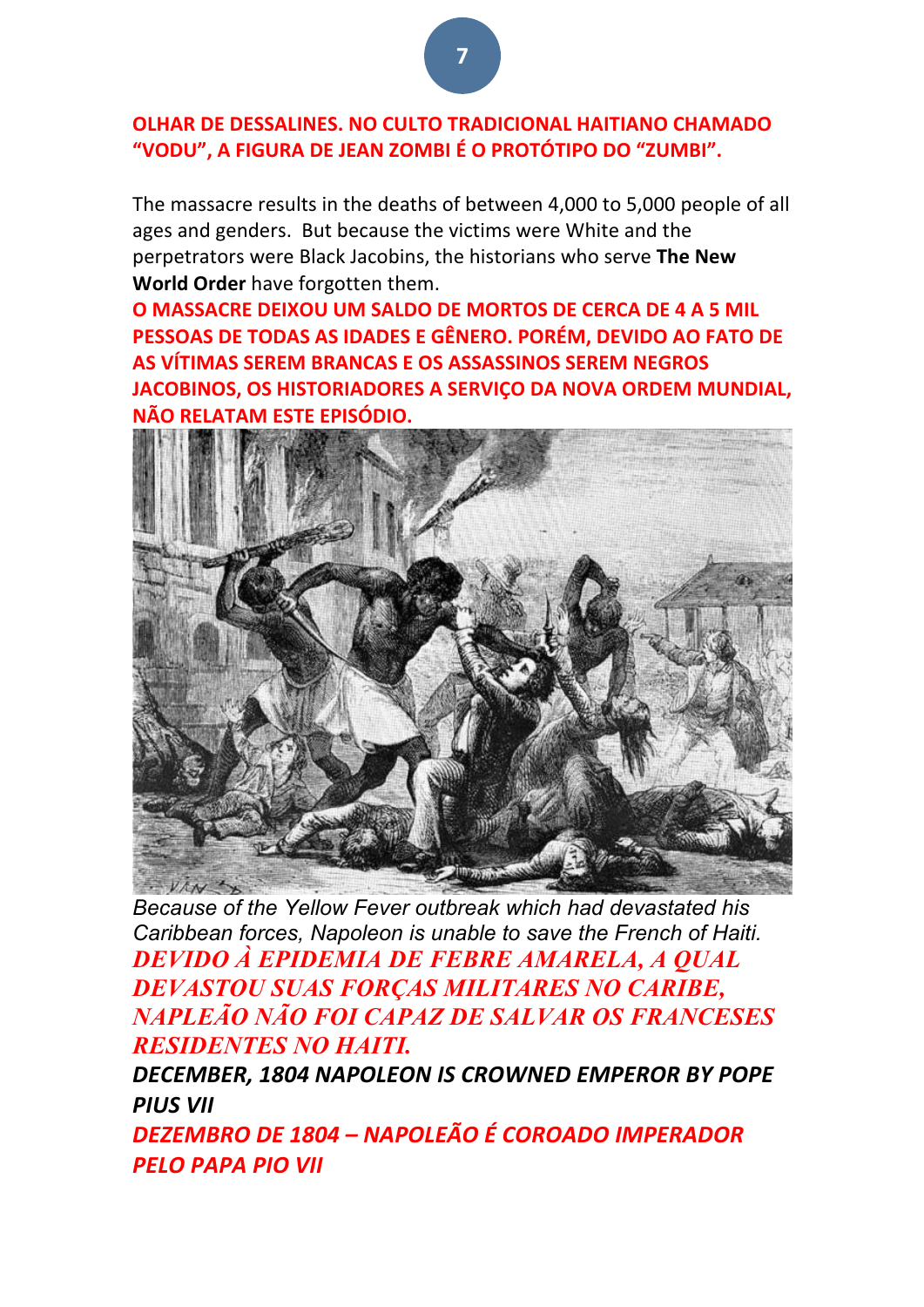Napoleon, by a very wide margin, is elected "Emperor of the French" in a November, 1804 plebiscite. He is crowned by Pope Pius VII as Napoleon I at Notre Dame Cathedral. The story that Napoleon seized the crown out of the hands of the Pope during the ceremony, to avoid subjugating to the Pope's authority, is not accurate, as the coronation procedure had been agreed upon in advance.

**NAPOLEÃO FOI FLEITO – COM UMA ESMAGADORA MARGEM DE VOTOS – "IMPERADOR DA FRANÇA", EM UM PLEBISCITO DE NOVEMBRO DE 1804. FOI COROADO PELO PAPA PIO VII COMO NAPOLEÃO I NA CATEDRAL DE NOTRE DAME. A FICÇÃO DE QUE NAPOLEÃO TOMOU A COROA DAS MÃOS DO PAPA DURANTE A CERIMÔNIA – A FIM DE NÃO SE DEIXAR SUBJUGAR PELO PAPA – NÃO É HISTÓRICA, POIS A CERIMÔNIA DA COROAÇÃO OCORREU POR INTEIRO CONFORME O PROTOCOLO.**



After a string of stunning victories, France establishes itself as the leading continental power of Europe and builds alliances of its own. Napoleon is now 'larger than life' – a development which has the British and NWO types seething.

**APÓS UMA SÉRIE DE VITÓRIAS IMPRESSIONANTES, A FRANÇA SE ESTABELECE COMO LÍDER DO PODER CONTINENTAL EUROPEU E FAZ ALIANÇAS DE SUA CONVENIÊNCIA. NAPOLEÃO É AGORA "IMORTAL" – E ESTES EVENTOS DEIXAM OS BRITÂNICOS E A NOVA ORDEM MUNDIAL COLÉRICOS.**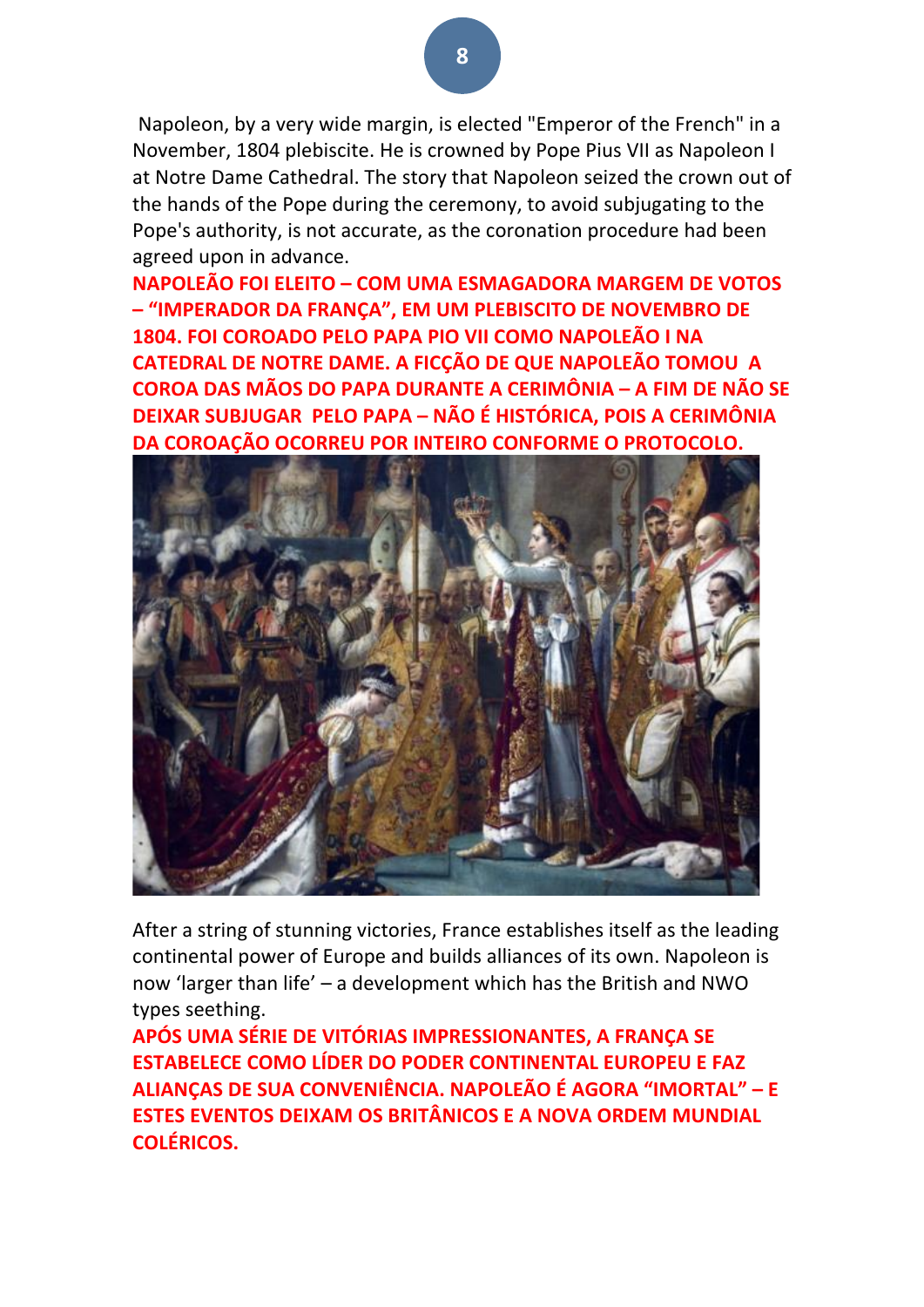## *1805 NAPOLEON TRIUMPHS AT THE BATTLE OF AUSTERLITZ EM 1805, NAPOLEÃO TRIUNFA NA BATALHA DE AUTERLITZ*

On the first anniversary of his coronation, Napoleon defeats Austria and **Russia at Austerlitz. This ends the Third Coalition War against him. To** commemorate the victory, Napoleon commissions the 'Arc de **Triomphe'.**

**NO PRIMEIRO ANIVERSÁRIO DE SUA COROAÇÃO, NAPOLEÃO DERROTA A ÁUSTRIA E A RÚSSIA EM AUSTERLITZ. COM ISTO ELE PÕE FIM À GUERRA DA TERCEIRA COLIGAÇÃO CONTRA ELE. PARA COMEMORAR ESTA VITÓRIA, NAPOLEÃO MANDA CONSTRUIR O "ARCO DO TRIUNFO".** 



The famous Arc de Triomphe in Paris commemorates Austerlitz. *O FAMOSO ARCO DO TRIUNFO EM PARIS, EM COMEMORAÇÃO A AUSTERLITZ.*

Austria has to concede territory. The subsequent Peace of Pressburg leads to the dissolution of the Holy Roman Empire and creation of the Confederation of the Rhine with Napoleon named as its *Protector*. Napoleon later states, "The battle of Austerlitz is the finest of all I have *fought."*

*A ÁUSTRIA É OBRIGADA A CEDER TERRITÓRIOS. A SUBSEQUENTE PAZ DE PRESSBURGO LEVA À DISSOLUÇÃO DO SACRO IMPÉRIO ROMANO E À*  **CRIAÇÃO DA CONFEDERAÇÃO DO RENO, QUE ERIGE NAPOLEÃO COMO** *SEU "PROTETOR". MAIS TARDE NAPOLEÃO DIRIA: "A BATALHA DE*  AUSTERLITZ FOI A MAIS SUTIL DE TODAS QUE EU TRAVEI".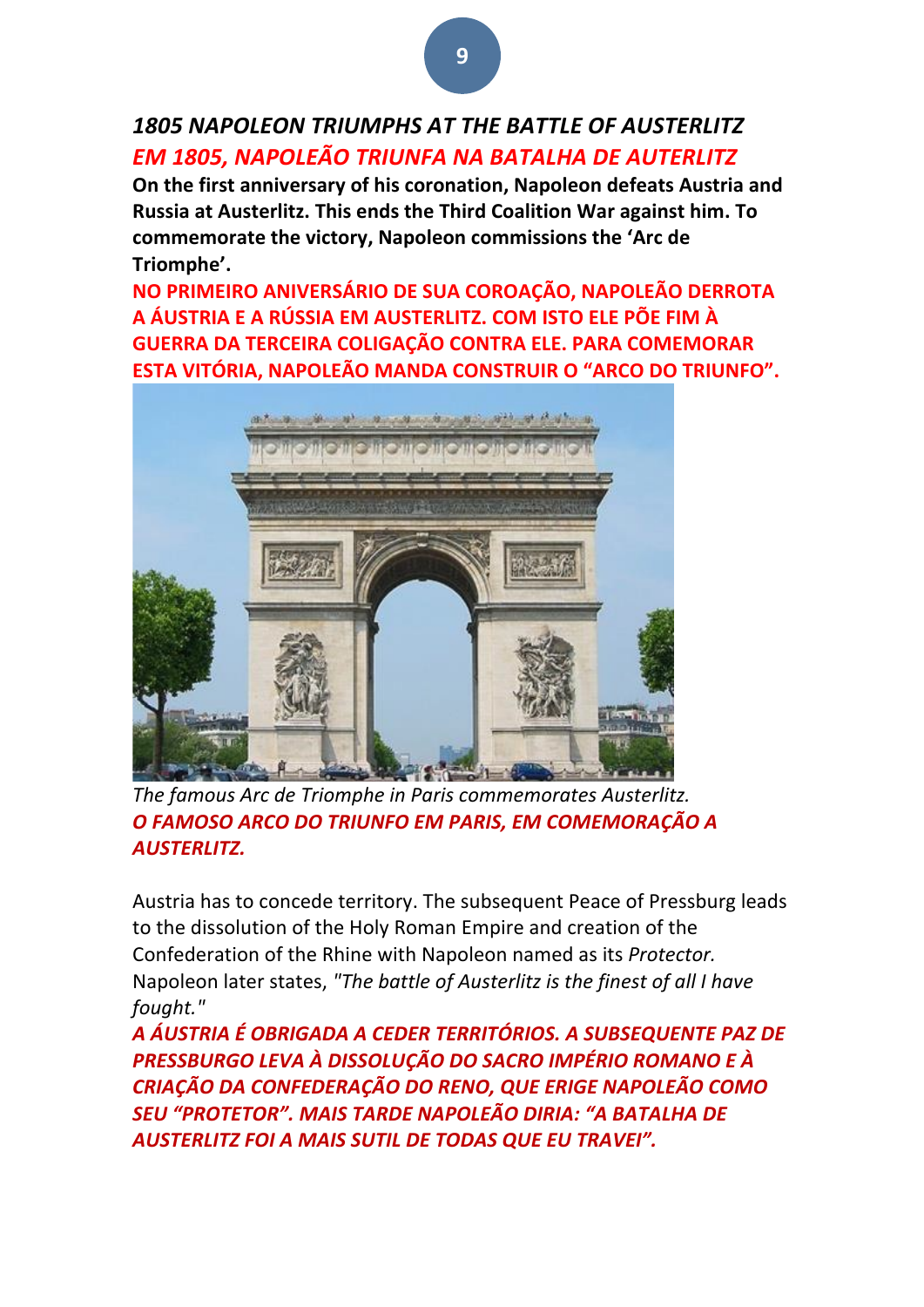

### **NAPOLEÃO ERA MAÇOM?**

# **"Spem in Alium**

.

**Postado por Theophilus**

**SEXTA - FEIRA, 10 DE FEVEREI RO DE 2012 Napoleão Bonaparte e a maçonaria**



Há especulações sobre uma possível iniciação de Napoleão na maçonaria, que teria ocorrido em 1798, na ilha de Malta e no seio de uma loja maçônica formada majoritariamente por militares. As provas não são de todo conclusivas, mas não há dúvida de que Bonaparte utilizou conscientemente a maçonaria como um instrumento político.

Os dados a respeito são bem significativos. Quatro dos irmãos de Napoleão – bem como seu pai – foram maçons. Este foi o caso de José, que seria rei da Espanha; de Luís, rei